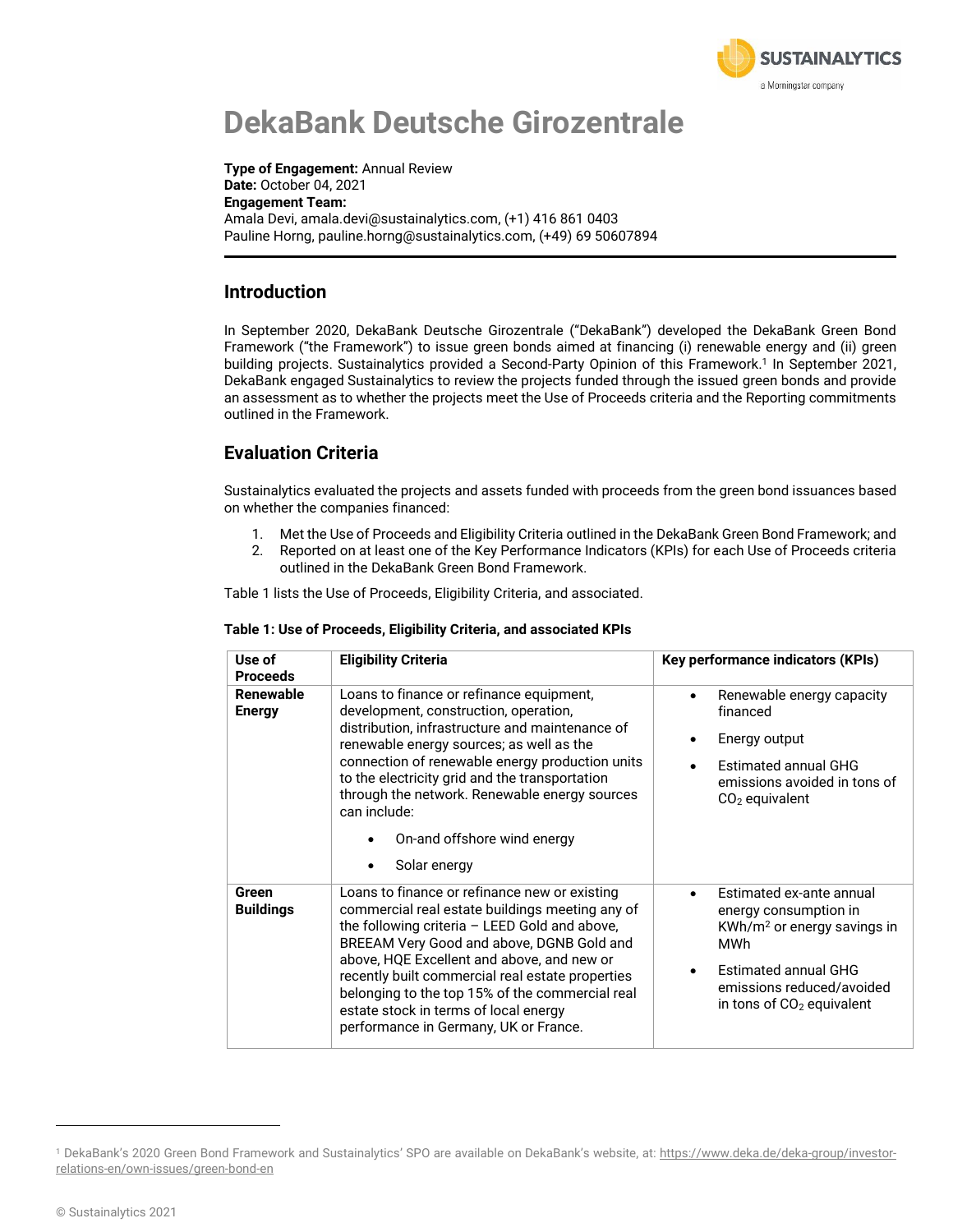

### **Issuing Entity's Responsibility**

DekaBank is responsible for providing accurate information and documentation relating to the details of the projects that have been funded, including description of projects, amounts allocated, and project impact.

#### **Independence and Quality Control**

Sustainalytics, a leading provider of ESG and corporate governance research and ratings to investors, conducted the verification of DekaBank's Green Bond Use of Proceeds. The work undertaken as part of this engagement included collection of documentation from DekaBank employees and review of documentation to confirm the conformance with the DekaBank Green Bond Framework.

Sustainalytics has relied on the information and the facts presented by DekaBank with respect to the Nominated Projects. Sustainalytics is not responsible nor shall it be held liable if any of the opinions, findings, or conclusions it has set forth herein are not correct due to incorrect or incomplete data provided by DekaBank.

Sustainalytics made all efforts to ensure the highest quality and rigor during its assessment process and enlisted its Sustainability Bonds Review Committee to provide oversight over the assessment of the review.

#### **Conclusion**

Based on the limited assurance procedures conducted,<sup>2</sup> nothing has come to Sustainalytics' attention that causes us to believe that, in all material respects, the reviewed bond projects, funded through proceeds of DekaBank's green bonds, are not in conformance with the Use of Proceeds and Reporting Criteria outlined in the DekaBank Green Bond Framework. DekaBank has disclosed to Sustainalytics that it raised a total of EUR 94,973,000 between October 2020 and June 2021, and the proceeds are fully allocated towards eligible green projects as of 31 August 2021<sup>3</sup>.

#### **Detailed Findings**

#### **Table 2: Detailed Findings**

| <b>Eligibility</b><br><b>Criteria</b>        | <b>Procedure Performed</b>                                                                                                                                                                                                                                                                                                        | <b>Factual Findings</b>                                                                   | <b>Error</b> or<br><b>Exceptions</b><br><b>Identified</b> |
|----------------------------------------------|-----------------------------------------------------------------------------------------------------------------------------------------------------------------------------------------------------------------------------------------------------------------------------------------------------------------------------------|-------------------------------------------------------------------------------------------|-----------------------------------------------------------|
| Use of<br><b>Proceeds</b><br><b>Criteria</b> | Verification of the projects funded by the<br>All projects reviewed<br>green bonds issued between October 2020<br>complied with the Use<br>of Proceeds criteria.<br>and June 2021 to determine if projects<br>aligned with the Use of Proceeds Criteria<br>outlined in the DekaBank Green Bond<br>Framework and above in Table 1. |                                                                                           | None                                                      |
| Reporting<br><b>Criteria</b>                 | Verification of the projects funded by the<br>green bonds issued between October 2020<br>and June 2021 to determine if impact of<br>projects was reported in line with the KPIs<br>outlined in the DekaBank Green Bond<br>Framework and above in Table 1.                                                                         | All projects reviewed<br>reported on at least one<br>KPI per Use of Proceeds<br>criteria. | None                                                      |

<sup>&</sup>lt;sup>2</sup> Sustainalytics limited assurance process includes reviewing the documentation relating to the details of the projects that have been funded, including description of projects, estimated and realized costs of projects, and project impact, which were provided by the Issuer. The Issuer is responsible for providing accurate information. Sustainalytics has not conducted on-site visits to projects.

<sup>&</sup>lt;sup>3</sup> The proceeds from the green bonds have been allocated to a portfolio of loans towards eligible projects. The portfolio totals EUR 178,157,000 as of 31 August 2021. See Appendix 1 for more information.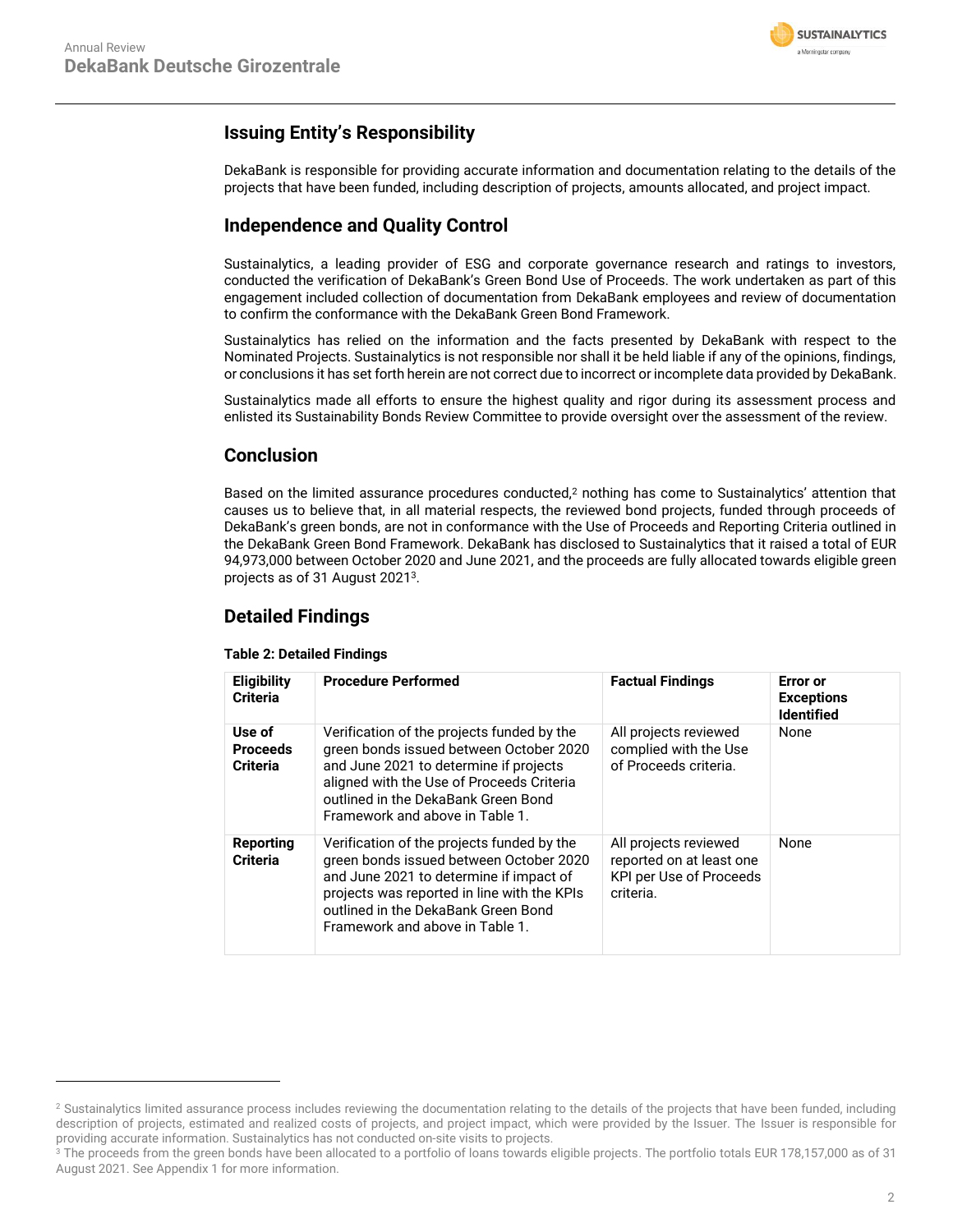

## **Appendices**

### **Appendix 1: Allocation and Impact Reporting by Eligibility Criteria<sup>4</sup>**

| Use of<br><b>Proceeds</b><br>Category | <b>Technology</b>         | <b>Amount</b><br>allocated<br>(EUR) | DekaBank's<br>share of<br>capacity<br>(MW) <sup>5</sup> | <b>Energy</b><br>production<br>2020<br>(GWh) | <b>Planned</b><br>energy<br>production<br>(GWh/year) | <b>Annual estimated</b><br>$CO2$ reduction<br>(tCO <sub>2</sub> e)<br>equivalent/year) <sup>6</sup> |
|---------------------------------------|---------------------------|-------------------------------------|---------------------------------------------------------|----------------------------------------------|------------------------------------------------------|-----------------------------------------------------------------------------------------------------|
| Renewable<br><b>Energy</b>            | Solar<br>energy           | 37.425.000                          | 21                                                      | 37                                           | 37                                                   | 13.203                                                                                              |
|                                       | Onshore<br>wind<br>energy | 140.732.0007                        | 502                                                     | Not yet<br>operational                       | 1.494                                                | 70.216                                                                                              |
| Total                                 |                           | 178,157,000                         | 523                                                     | 37                                           | 1,531                                                | 83.420                                                                                              |

<sup>4</sup> Data as of 31 August 2021

<sup>5</sup> In cases where DekaBank does not finance the entire project, DekaBank's share of the capacity is obtained by multiplying the total installed capacity with DekaBank's share of financing.

<sup>&</sup>lt;sup>6</sup> The annual CO<sub>2</sub> reduction is estimated by multiplying the total annual amount of power generated in MWh by a country-specific CO<sub>2</sub> emissions factor

<sup>(</sup>Source: International Energy Agency Emissions Factors 2019). 7 In addition, DekaBank has open commitments totaling EUR 38,650,000 in onshore wind projects.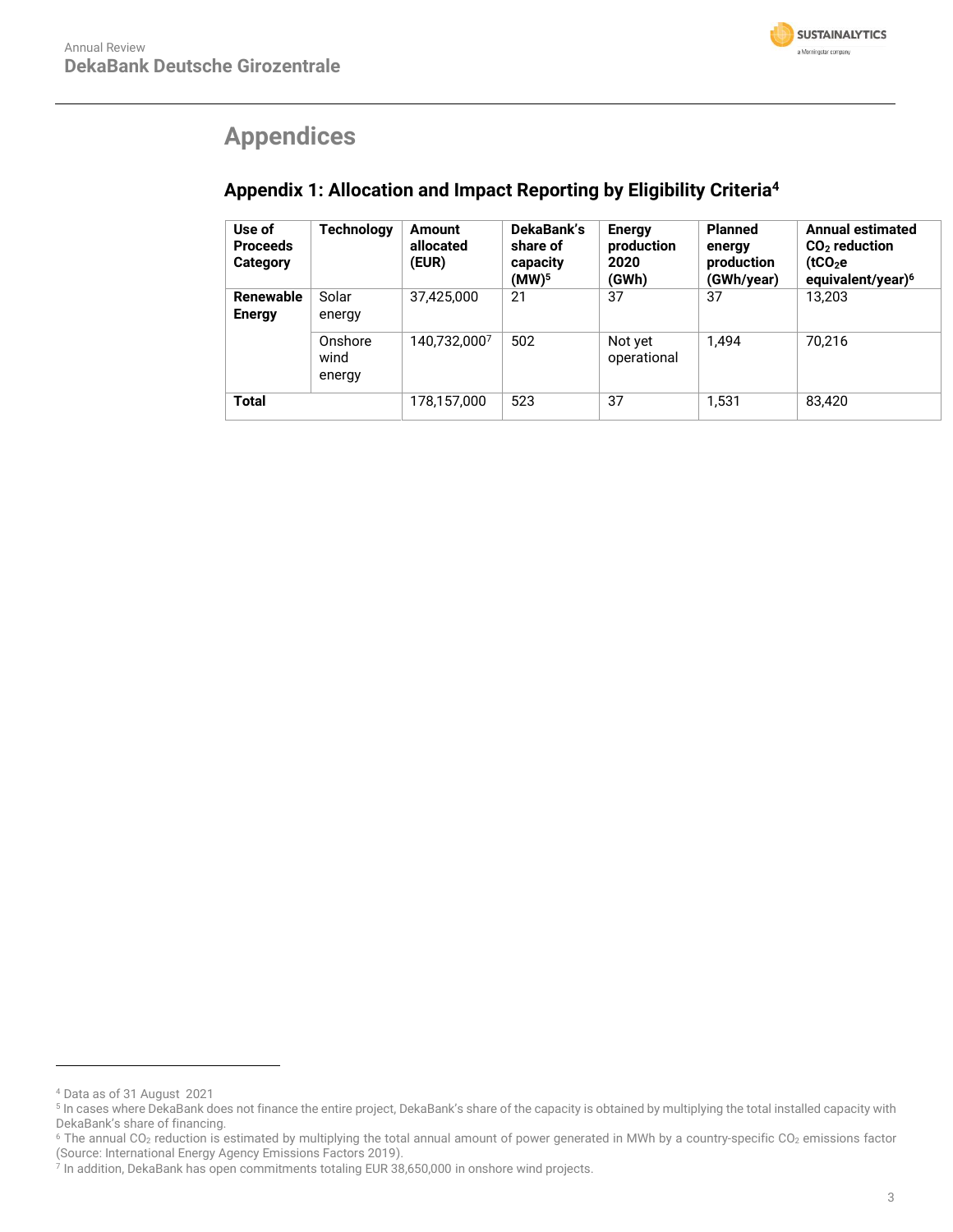

## **Disclaimer**

#### **Copyright ©2021 Sustainalytics. All rights reserved.**

The information, methodologies and opinions contained or reflected herein are proprietary of Sustainalytics and/or its third party suppliers (Third Party Data), and may be made available to third parties only in the form and format disclosed by Sustainalytics, or provided that appropriate citation and acknowledgement is ensured. They are provided for informational purposes only and (1) do not constitute an endorsement of any product or project; (2) do not constitute investment advice, financial advice or a prospectus; (3) cannot be interpreted as an offer or indication to buy or sell securities, to select a project or make any kind of business transactions; (4) do not represent an assessment of the issuer's economic performance, financial obligations nor of its creditworthiness; and/or (5) have not and cannot be incorporated into any offering disclosure.

These are based on information made available by the issuer and therefore are not warranted as to their merchantability, completeness, accuracy, up-to-dateness or fitness for a particular purpose. The information and data are provided "as is" and reflect Sustainalytics' opinion at the date of their elaboration and publication. Sustainalytics accepts no liability for damage arising from the use of the information, data or opinions contained herein, in any manner whatsoever, except where explicitly required by law. Any reference to third party names or Third Party Data is for appropriate acknowledgement of their ownership and does not constitute a sponsorship or endorsement by such owner. A list of our third-party data providers and their respective terms of use is available on our website. For more information, visit [http://www.sustainalytics.com/legal-disclaimers.](http://www.sustainalytics.com/legal-disclaimers)

The issuer is fully responsible for certifying and ensuring the compliance with its commitments, for their implementation and monitoring.

In case of discrepancies between the English language and translated versions, the English language version shall prevail.